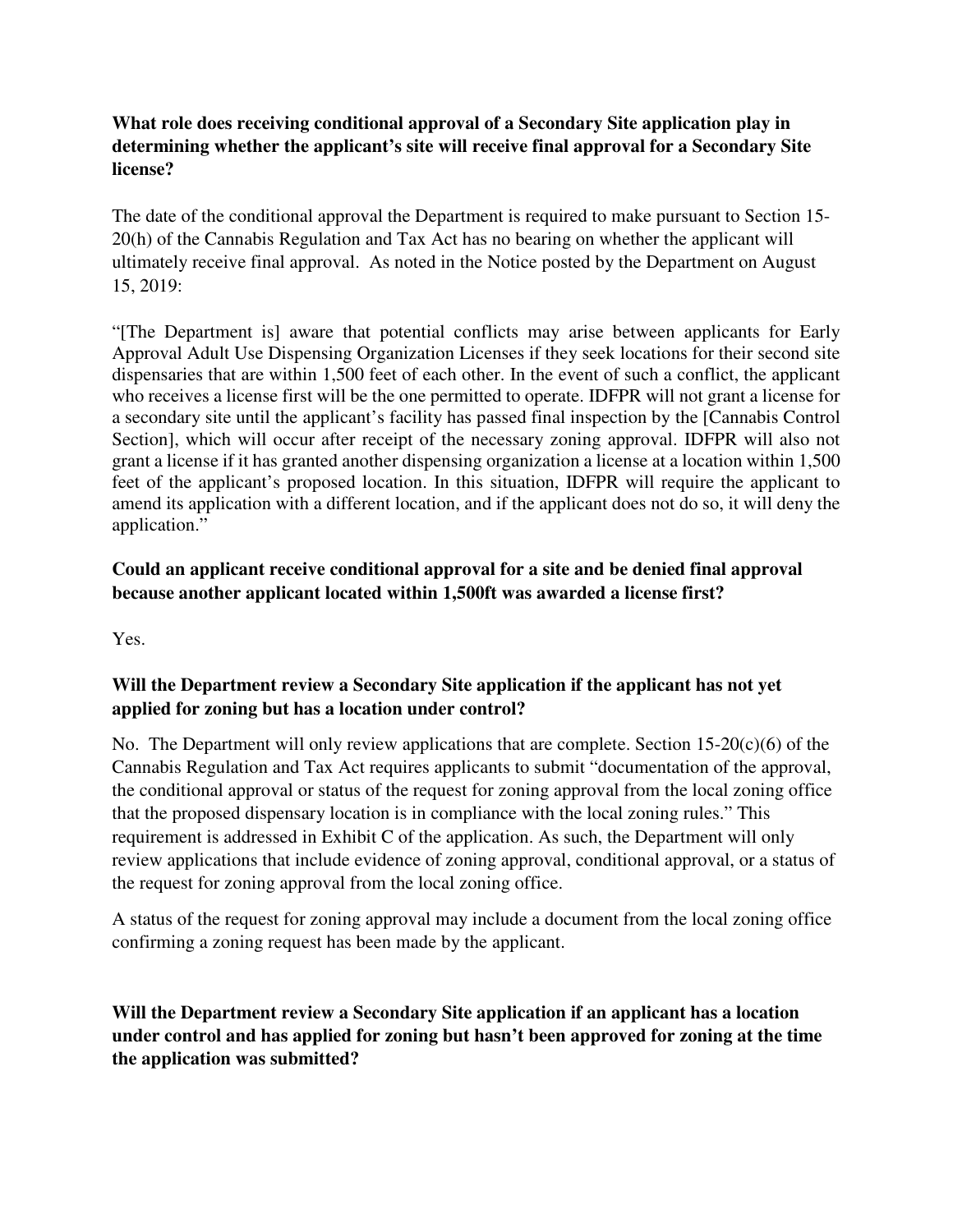The Department will review and may conditionally approve an application if the applicant has sought but not yet been approved for zoning. However, the Department will not inspect or give final approval to an applicant that has not received final zoning approval or zoning approval that is contingent only on Department final approval of the site.

# **Will the Department review a Secondary Site application if a locality has not yet enacted a zoning ordinance specific to the sale of adult use cannabis?**

Section 15-20(c)(6) of the Cannabis Regulation and Tax Act requires applicants to submit "documentation of the approval, the conditional approval or status of the request for zoning approval from the local zoning office that the proposed dispensary location is in compliance with the local zoning rules." As such, the Department will only review applications that include evidence of zoning approval, conditional approval, or a status of the request for zoning approval.

A status of the request for zoning approval may include a document from the local zoning office confirming a zoning request has been made by the applicant. Each locality is responsible for deciding whether it will provide the Notice of Proper Zoning form or a status of a request for zoning approval to the applicant.

If, in the absence of a specific ordinance on the sale of adult use cannabis, a locality's zoning official has signed the Notice of Proper Zoning Form and indicated the proposed site meets zoning requirements, and those documents are included in the application, the Department will review the application. To meet the requirement of Exhibit B to include the relevant local zoning ordinance, applicants should submit any zoning ordinance the locality is relying upon to allow for the operation of the business.

# **Do Secondary Site applicants need a new Surety Bond or Escrow for the Secondary Site?**

Section 15-55 of the Cannabis Regulation and Tax Act requires each dispensing organization to obtain a surety bond or establish an escrow account in the amount of \$50,000. A "dispensary organization" is:

"*a facility* [emphasis added] operated by an organization or business that is licensed by the Department of Financial and Professional Regulation to acquire cannabis from a cultivation center, craft grower, processing organization, or another dispensary for the purpose of selling or dispensing cannabis, cannabis-infused products, cannabis seeds, paraphernalia, or related supplies under this Act to purchasers or to qualified registered medical cannabis patients and caregivers. As used in this Act, dispensary organization shall include a registered medical cannabis organization as defined in the Compassionate Use of Medical Cannabis Pilot Program Act or its successor Act that has obtained an Early Approval Adult Use Dispensing Organization License."

#### **Exhibits I and J on the Secondary Site License appear to ask for the same documents regarding business entities. Can you please clarify the difference?**

Exhibit J asks for the Operating Agreement, By-Laws, or Articles of Incorporation of the entity that will be holding the Early Approval Adult Use Dispensing Organization License at a Secondary Site. Sometimes those business entities are owned and controlled by other business